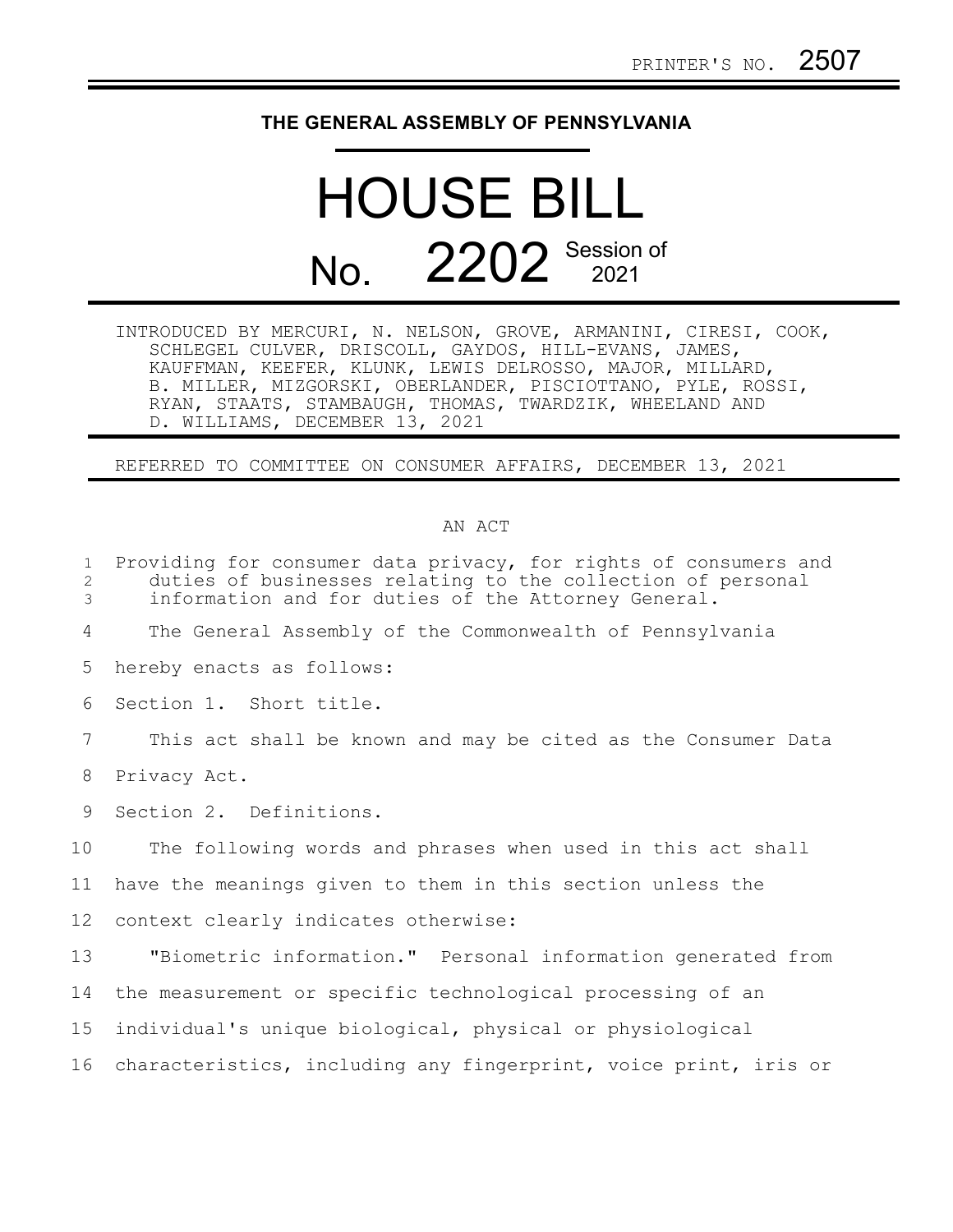retina scan, facial scan or template, deoxyribonucleic acid (DNA) information or gait. The term does not include any writing sample, written signature, photograph, voice recording, video, demographic data or physical characteristics, including height, weight, hair color or eye color, if the information is not used for the purpose of identifying an individual's unique biological, physical or physiological characteristics. 1 2 3 4 5 6 7

8

"Business." The following:

(1) A sole proprietorship, partnership, limited liability company, corporation, association or other legal entity that is organized or operated for the profit or financial benefit of its shareholders or other owners, that collects consumers' personal information, or on the behalf of which such information is collected, that alone, or jointly with others, determines the purposes and means of the processing of consumers' personal information, that does business in this Commonwealth and that satisfies one or more of the following thresholds: 9 10 11 12 13 14 15 16 17 18

(i) Has annual gross revenues in excess of \$20,000,000. 19 20

(ii) Alone or in combination, annually buys, receives for the business's commercial purposes, sells or shares for commercial purposes, alone or in combination, the personal information of 100,000 or more consumers. 21 22 23 24

(iii) Derives 50% or more of annual revenues from selling consumers' personal information. 25 26

(2) An entity that controls, is controlled by or is under common control with a business under paragraph (1) or shares common branding with the business. 27 28 29

"Common branding." A shared name, servicemark or trademark. 30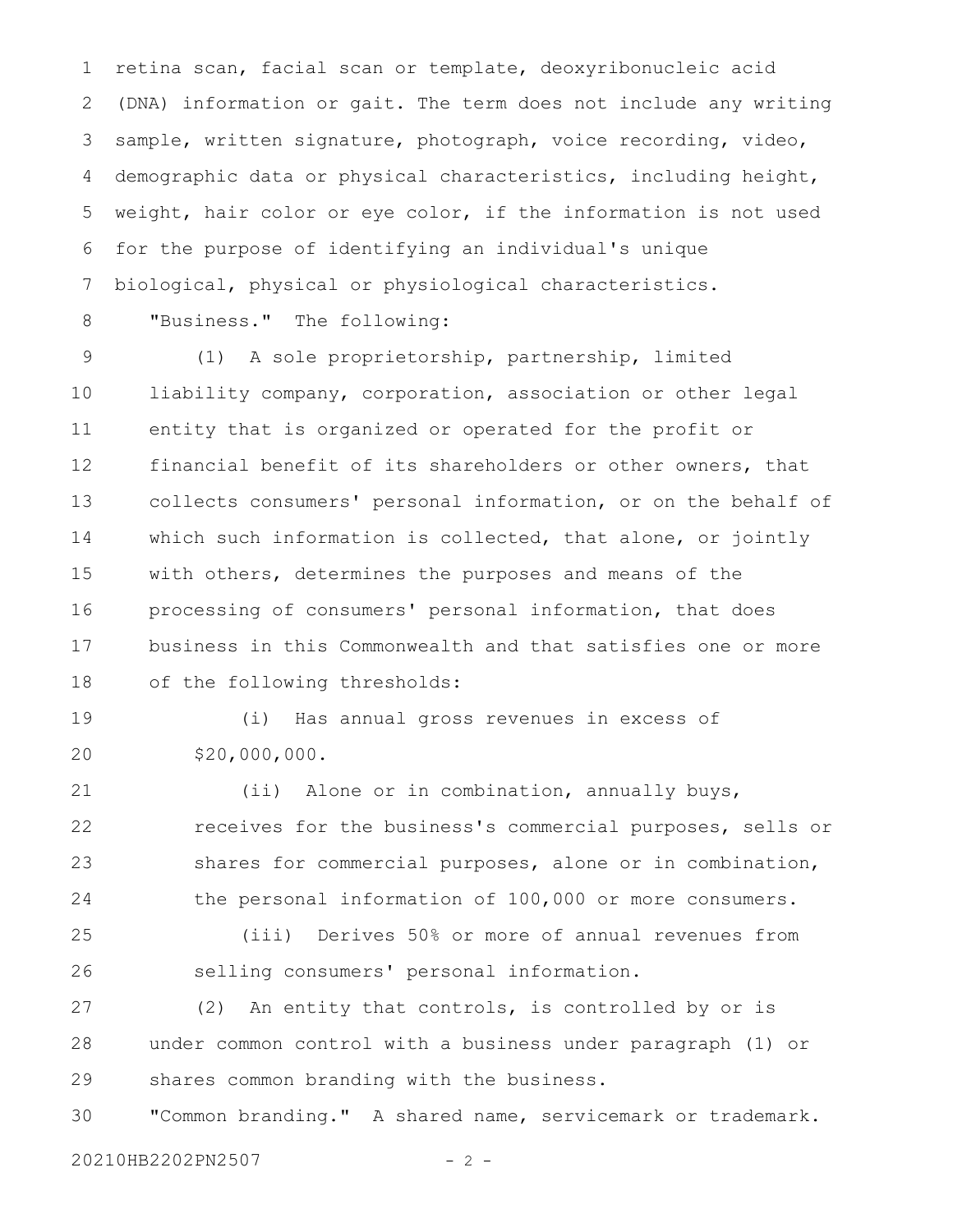"Consent." A clear and affirmative act, including a written or electronic statement, signifying a consumer's freely given, specific, informed and unambiguous agreement to the processing of personal information. The term does not include any of the following: 1 2 3 4 5

(1) Acceptance of general or broad terms of use or a similar document that contains descriptions of personal information processing with other unrelated information. 6 7 8

(2) Hovering over, muting, pausing or closing a piece of content. 9 10

(3) An agreement obtained through use of a design, modification or manipulation of a user interface with the purpose or substantial effect of obscuring, subverting or impairing user autonomy, decision making or choice as specified in the regulations promulgated under section 3(n). "Consumer." An individual who is a resident of this Commonwealth acting only in the context of the individual or the individual's household. The term does not include an individual acting in a commercial or employment context, as a job applicant or as a beneficiary of an individual acting in an employment context. 11 12 13 14 15 16 17 18 19 20 21

"Control." Ownership of or the power to vote on more than 50% of the outstanding shares of any class of voting security of a business, control in any manner over the election of a majority of the directors, or of individuals exercising similar functions, or the power to exercise a controlling influence over the management of a company. 22 23 24 25 26 27

"Decisions that produce legal or similarly significant effects." Decisions that result in the provision or denial of financial and lending services, housing, insurance, education 28 29 30

20210HB2202PN2507 - 3 -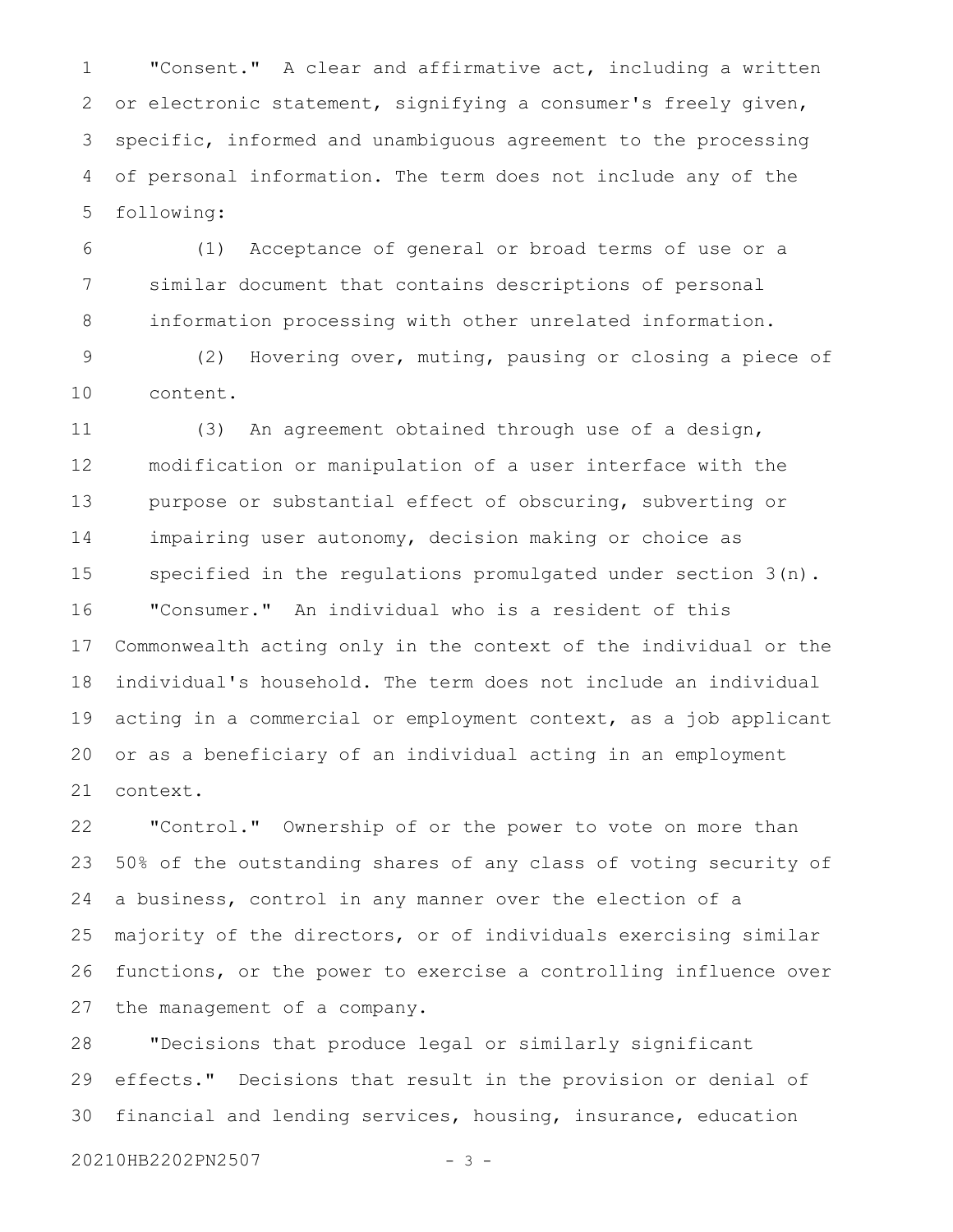enrollment, criminal justice, employment opportunities, health care services or access to basic necessities, including food or water. 1 2 3

"Deidentified data." Data that cannot reasonably be used to infer information about, or otherwise be linked to, an identified or identifiable individual or a device linked to the individual and is possessed by a business that: 4 5 6 7

(1) takes reasonable measures to ensure that the data cannot be associated with the individual; 8 9

(2) publicly commits to maintain and use the data only in a deidentified manner and not attempt to reidentify the data; and 10 11 12

(3) contractually obligates a recipient of the data to meet the criteria specified in this definition. 13 14

"Personal information." Information that identifies or could reasonably be linked, directly or indirectly, with a particular consumer, household or consumer device. The term does not include any of the following: 15 16 17 18

(1) Information that is lawfully made available from Federal, state or local government records. 19 20

(2) Consumer information that is deidentified or aggregate consumer information. 21 22

"Process" or "processing." Any operation or set of operations that are performed on personal information or on sets of personal information, whether or not by automated means, including the collection, use, storage, disclosure, analysis, deletion or modification of personal information. 23 24 25 26 27

"Profiling." A form of automated processing of personal information to evaluate, analyze or predict personal aspects concerning an identified individual or identifiable individual, 28 29 30

20210HB2202PN2507 - 4 -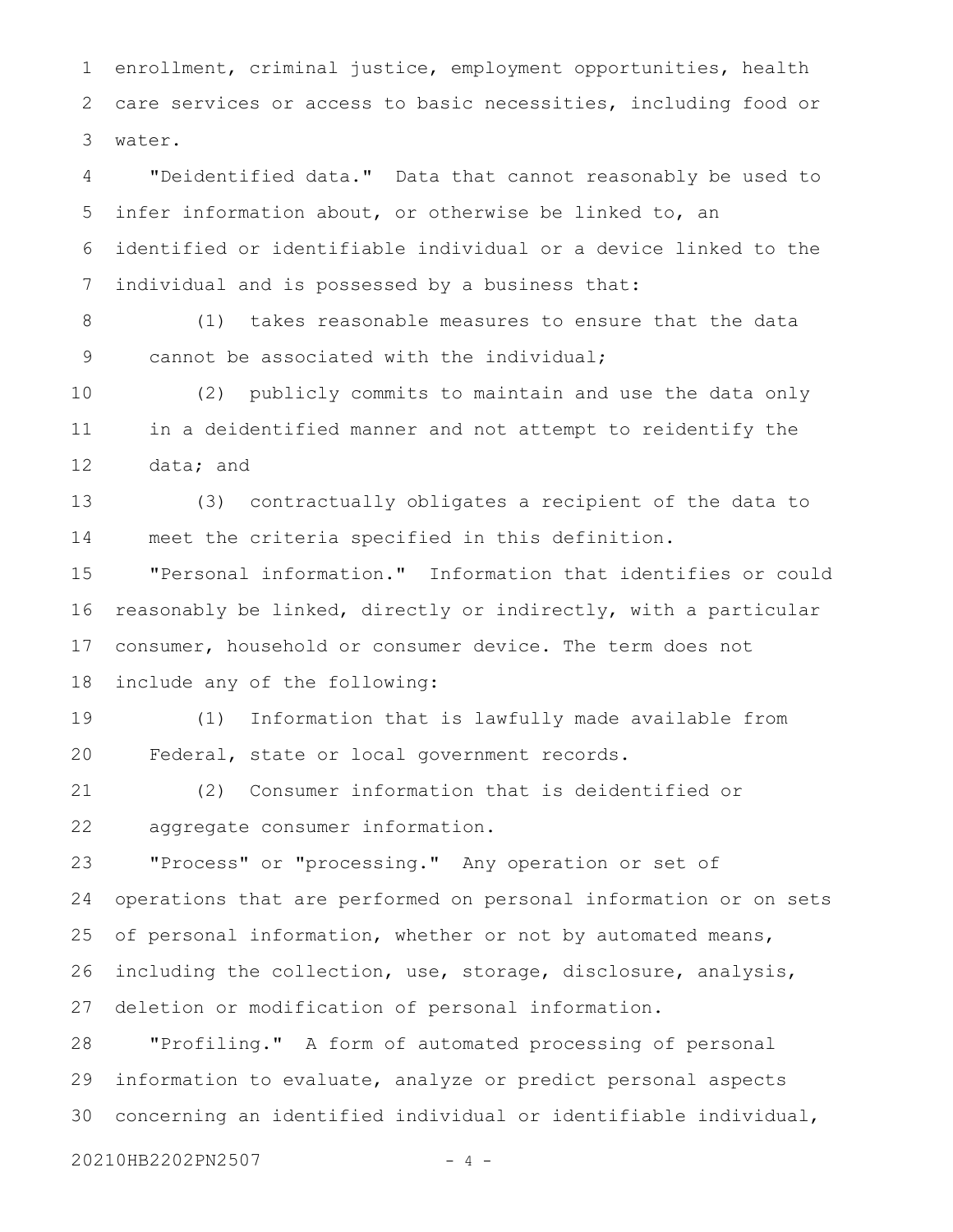including the individual's economic situation, health, personal preferences, interests, reliability, behavior, location or movements. 1 2 3

"Publicly available." Information that is lawfully made available from Federal, State or local government records or information that a business has a reasonable basis to believe is lawfully made available to the general public through widely distributed media, by the consumer or by a person to whom the consumer has disclosed the information, unless the consumer has restricted the information to a specific audience. The term does not include biometric information collected by a business about a consumer without the consumer's knowledge or consumer information that is deidentified or aggregate consumer information. 4 5 6 7 8 9 10 11 12 13 14

"Sale," "sell" or "sold." The exchange of personal information for monetary or other valuable consideration by a business to a third party. The term does not include any of the following: 15 16 17 18

(1) The disclosure of personal information to a service provider that processes the personal information on behalf of a business. 19 20 21

(2) The disclosure of personal information to a third party for the purpose of providing a product or service requested by a consumer. 22 23 24

(3) The disclosure or transfer of personal information to an affiliate of a business. 25 26

(4) The disclosure or transfer to a third party of personal information as an asset that is part of a proposed or actual merger, acquisition, bankruptcy or other transaction in which the third party assumes control of all 27 28 29 30

20210HB2202PN2507 - 5 -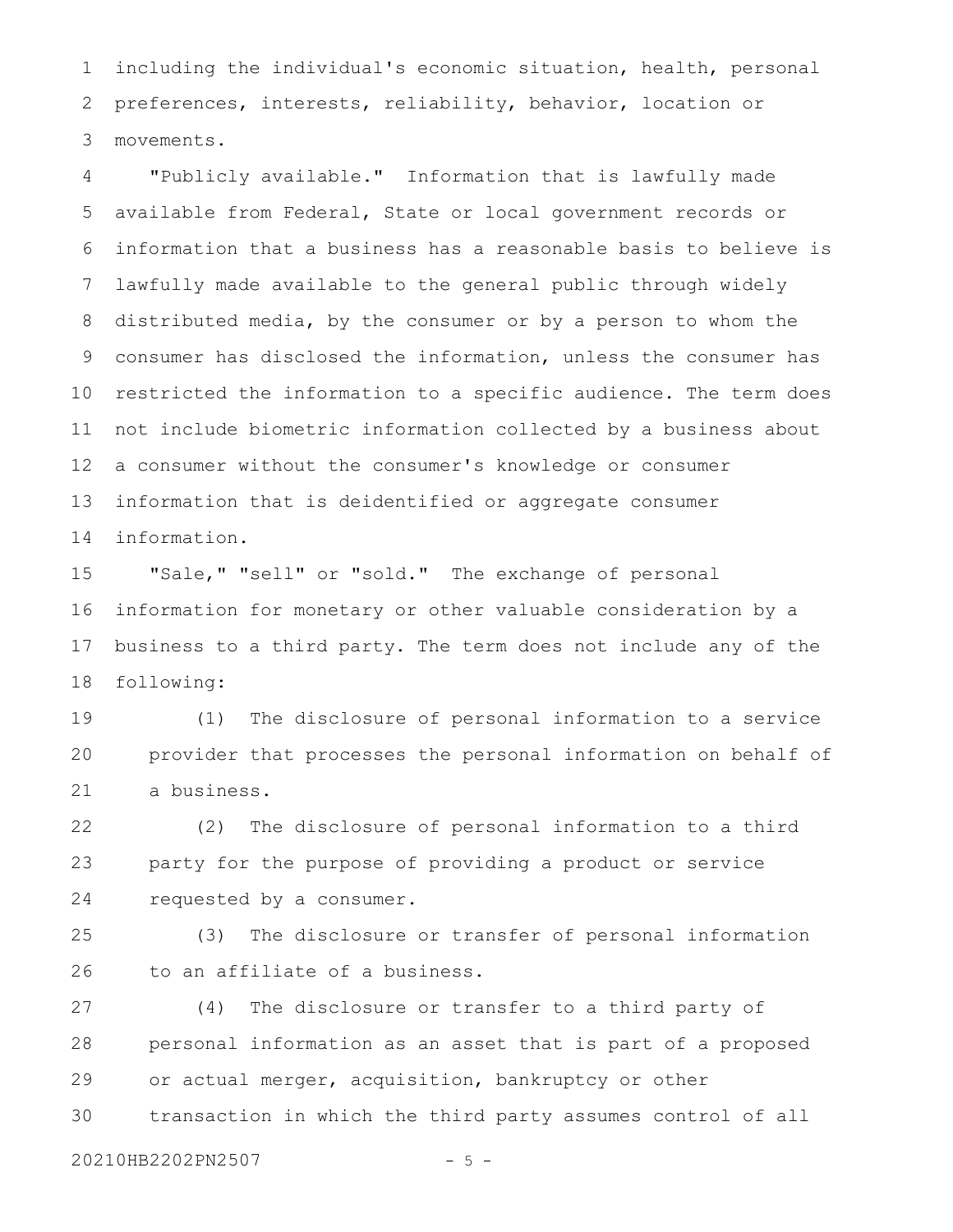or part of a business's assets. 1

2

(5) The disclosure of personal information that:

(i) a consumer directs a business to disclose or intentionally discloses by using the business to interact with a third party; or 3 4 5

(ii) is intentionally made available by a consumer to the general public via a channel of mass media unless the consumer has restricted the information to a specific audience. 6 7 8 9

"Service provider." A person that processes personal information on behalf of a business. 10 11

"Targeted advertising." Displaying to a consumer an advertisement that is selected based on personal information obtained or inferred during a period of time from the consumer's activities across nonaffiliated Internet websites, applications or online services to predict consumer preferences or interests. The term does not include any of the following: 12 13 14 15 16 17

(1) Advertising to a consumer in response to the consumer's request for information or feedback. 18 19

(2) Advertising based on activities within a business's own Internet website or online applications. 20 21

(3) Advertising based on the context of a consumer's current search query or visit to an Internet website or online application. 22 23 24

"Third party." Any person, public authority, public agency, entity or body other than a consumer, business, service provider or an affiliate of the business or service provider. 25 26 27

Section 3. Consumer data privacy. 28

(a) General rule.--A consumer shall have the right to: (1) Know whether a business is processing personal 29 30

20210HB2202PN2507 - 6 -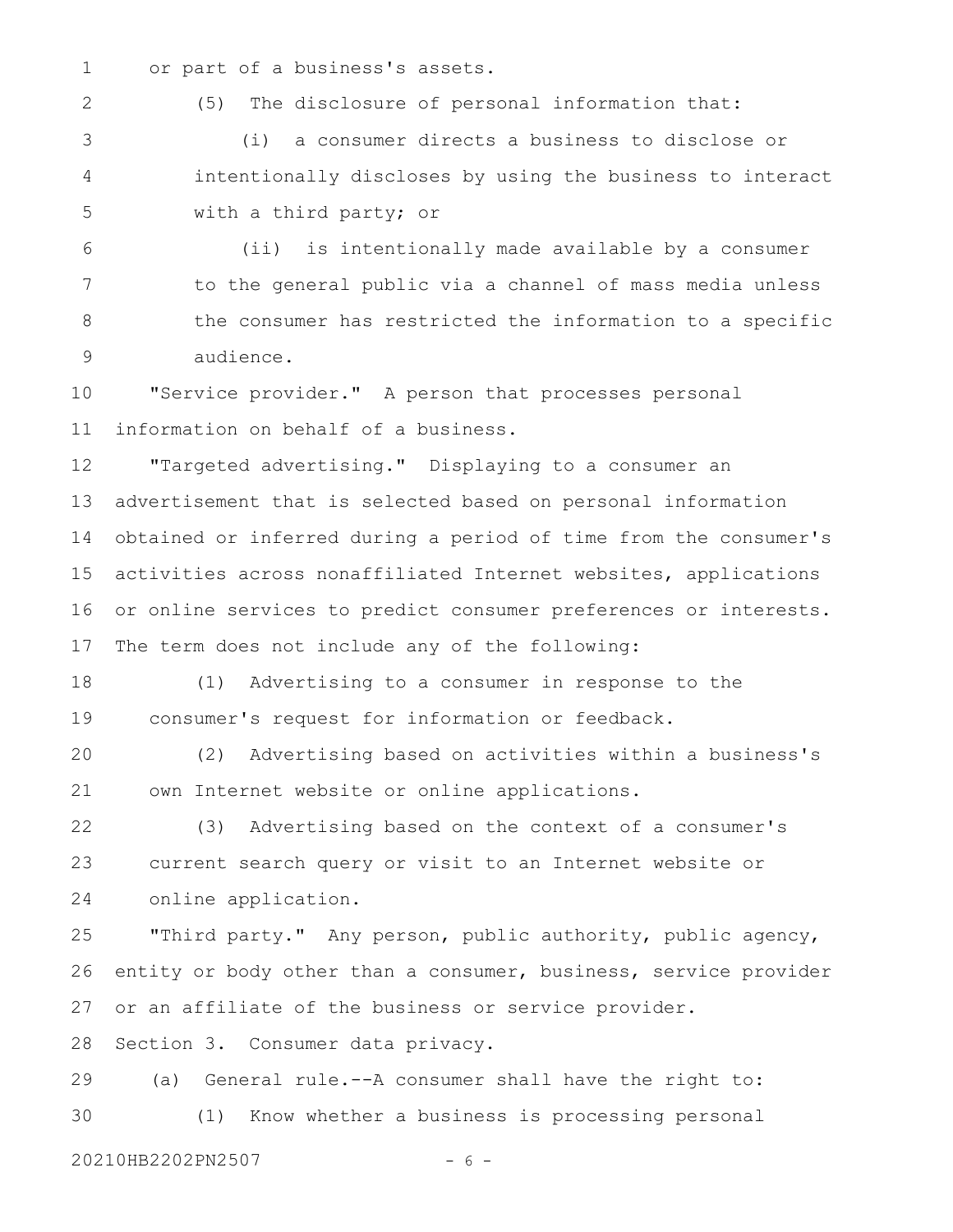information about the consumer. 1

(2) Know whether the consumer's personal information is processed for the purpose of targeted advertising or the sale of personal information. 2 3 4

(3) Decline or opt out of the processing of the consumer's personal information for the purpose of any of the following: 5 6 7

8

9

(i) Targeted advertising.

(ii) The sale of personal information.

(iii) Profiling in furtherance of decisions that produce legal or similarly significant effects concerning a consumer. 10 11 12

13

(4) Access the consumer's personal information.

(5) Correct inaccurate personal information concerning the consumer, taking into account the nature of the personal information and the purpose of the processing of the personal information. 14 15 16 17

(6) Request that a business delete personal information that the business processes about the consumer. The following shall apply to this paragraph: 18 19 20

(i) A business that collects personal information about a consumer shall disclose under subsection (l) the consumer's right to request the deletion of the consumer's personal information. 21 22 23 24

(ii) Except as otherwise provided under this act, a business that receives a verifiable request from a consumer to delete the consumer's personal information shall delete the consumer's personal information from its records and direct a service provider who processes the consumer's personal information on the business's behalf 25 26 27 28 29 30

20210HB2202PN2507 - 7 -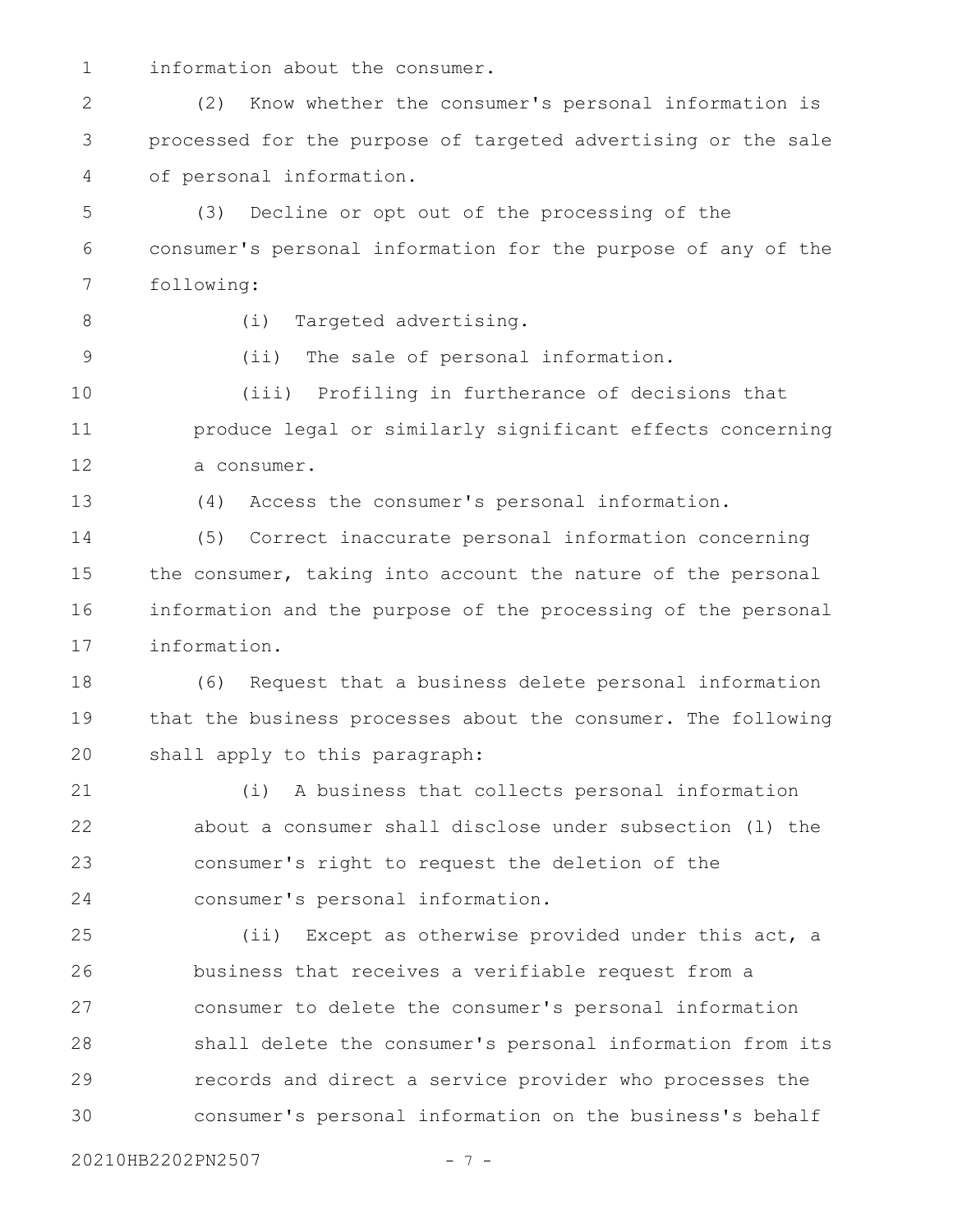to delete the personal information within 45 calendar days. 1 2

(7) Obtain personal information previously provided by the consumer to the business in a portable and, to the extent technically feasible, readily usable format that allows the consumer to transmit the personal information to another business without hindrance, when the processing of the personal information is carried out by automated means. (b) Disclosure by businesses.--A business shall provide a consumer with a reasonably accessible, clear and meaningful privacy notice, including the following: (1) The categories of personal information the business processes. (2) The categories of sources from which the personal information is collected. (3) The purpose for processing the categories of personal information. (4) The categories of personal information that the business shares with a third party, if applicable. (5) The specific pieces of personal information the business has collected about the consumer. (6) How and where the consumer may exercise the consumers' rights provided under this act. (7) If the business sells personal information to a third party or processes personal information for targeted advertising, the sale or processing and the manner in which a consumer may exercise the consumer's right to opt out of the sale or processing. (c) Request from consumer.--Nothing in this section shall be construed to require a business to: 3 4 5 6 7 8 9 10 11 12 13 14 15 16 17 18 19 20 21 22 23 24 25 26 27 28 29 30

20210HB2202PN2507 - 8 -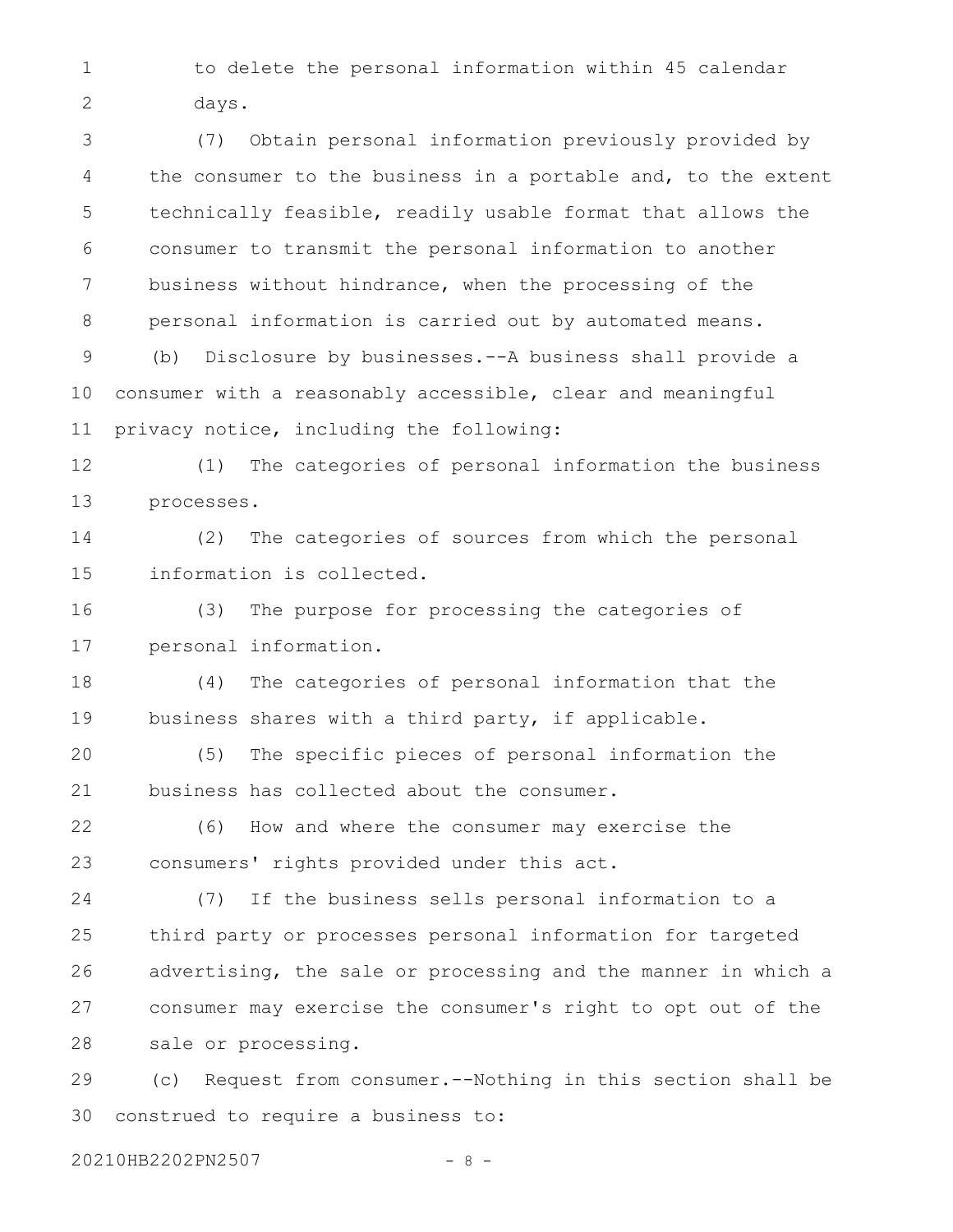(1) retain any personal information about a consumer collected for a single one-time transaction if, in the ordinary course of business, that information about the consumer is not retained; or 1 2 3 4

(2) reidentify or otherwise link any data that, in the ordinary course of business, is not maintained in a manner that would be considered personal information. 5 6 7

(d) Consumers of young age.--A business may not process a consumer's personal information for the purpose of targeted advertising or the sale of personal information if the business has actual knowledge that the consumer is less than 16 years of age, unless the consumer, in the case of a consumer who is between 13 and 16 years of age, or the consumer's parent or guardian, in the case of a consumer who is less than 13 years of age, has consented to the processing. A business that willfully disregards the consumer's age shall be deemed to have had actual knowledge of the consumer's age. 8 9 10 11 12 13 14 15 16 17

(e) Duties of care.--A business or service provider shall implement and maintain reasonable security procedures and practices, including administrative, physical and technical safeguards, appropriate to the nature of the personal information and the purposes for which the personal information will be used, to protect consumers' personal information from unauthorized use, disclosure, access, destruction or modification. 18 19 20 21 22 23 24 25

(f) Duties of data minimization.--A business's collection of personal information shall be adequate, relevant and limited to what is reasonably necessary regarding the purpose for which the personal information is processed. 26 27 28 29

(g) Duties to avoid secondary use.--Except as provided under 20210HB2202PN2507 - 9 -30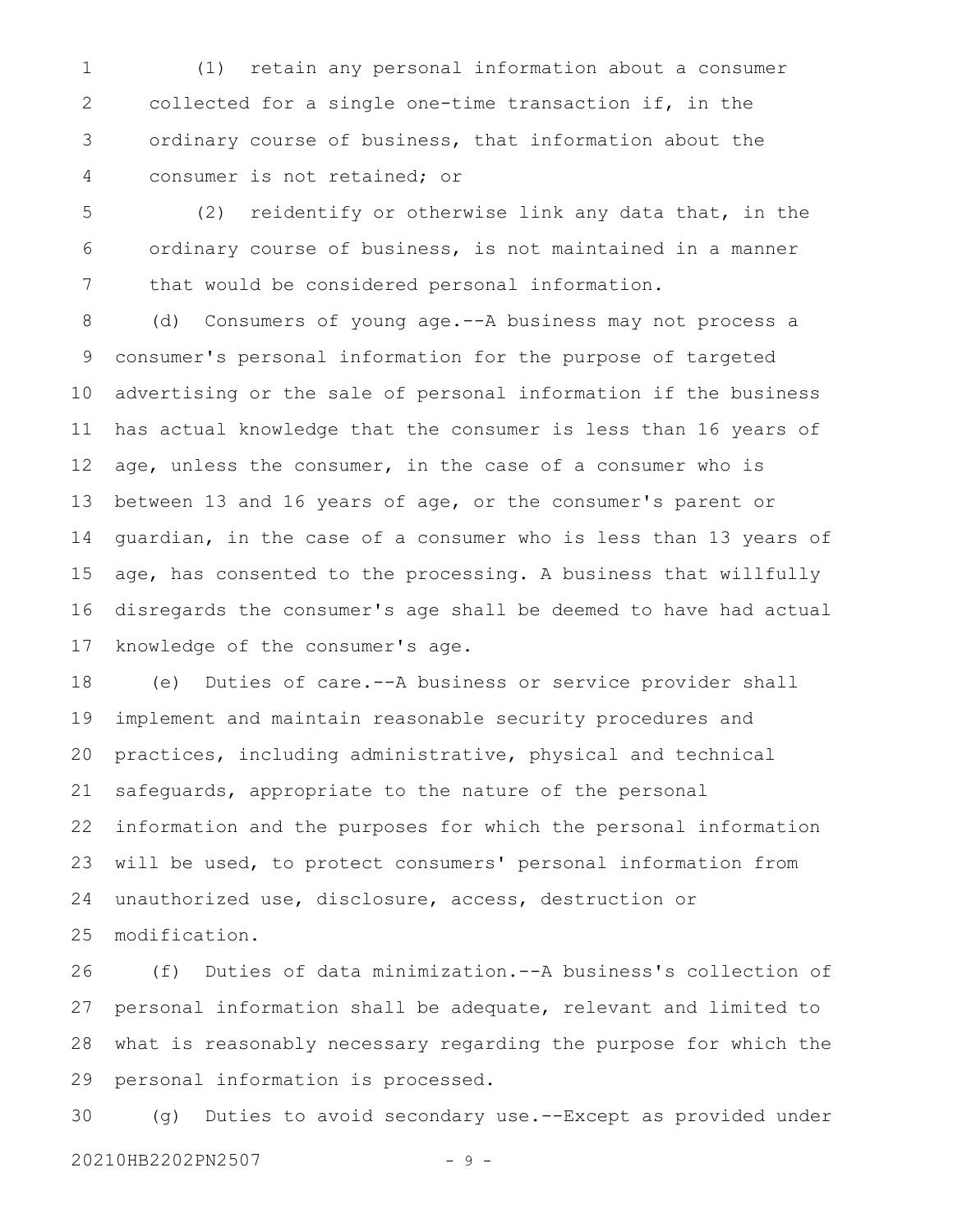this act, a business may not process personal information for a purpose that is not reasonably necessary to, or compatible with, the purpose for which the personal information is processed unless the business obtains the consumer's consent. 1 2 3 4

(h) Duties to avoid unlawful discrimination.--A business may not process personal information in violation of a Federal or State law that prohibits unlawful discrimination against consumers. 5 6 7 8

9

(i) Discrimination prohibited.--

(1) A business shall not discriminate against a consumer because the consumer exercised any of the consumer's rights under this section, including, but not limited to, by: 10 11 12

13

(i) Denying goods or services to the consumer.

(ii) Charging different prices or rates for goods or services, including through the use of discounts or other benefits or imposing penalties. 14 15 16

(iii) Providing a different level or quality of goods or services to the consumer. 17 18

(iv) Suggesting that the consumer will receive a different price or rate for goods or services or a different level or quality of goods or services. 19 20 21

(2) Nothing in this subsection shall prohibit a business from charging a consumer a different price or rate, or from providing a different level or quality of goods or services to the consumer, if that difference is reasonably related to the value provided to the consumer by the consumer's data. (j) Exercise of rights.--A business shall: 22 23 24 25 26 27

(1) In a form that is reasonably accessible to consumers, make available to consumers two or more designated methods for submitting verifiable requests to exercise the 28 29 30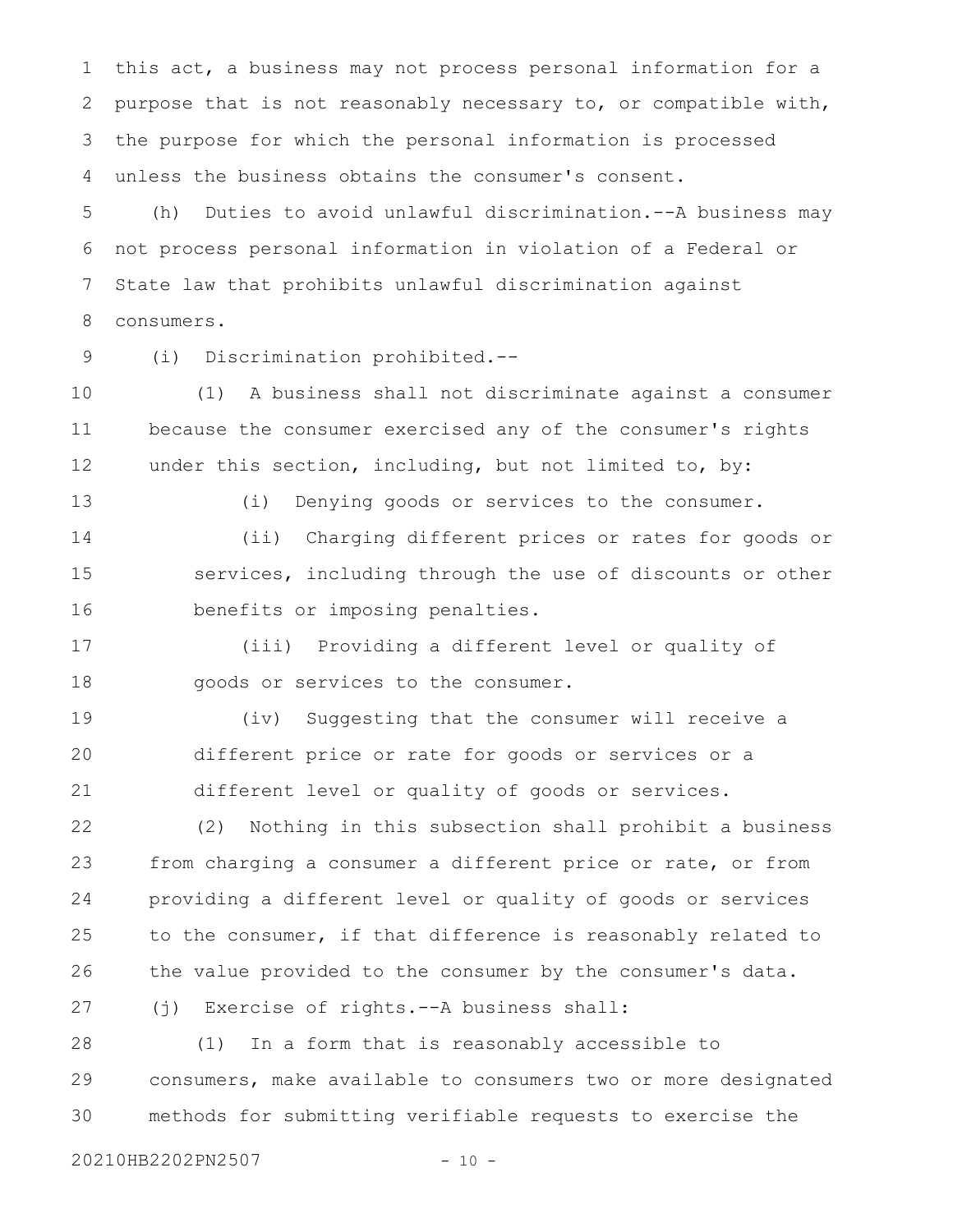rights specified under subsection (a), including, but not limited to, a publicly accessible Internet website. 1 2

(2) Respond to a consumer's verifiable request under paragraph (1) free of charge within 45 days of receiving the verifiable request from the consumer. The time period to respond to the verifiable request may be extended once by an additional 45 days when reasonably necessary, provided the consumer is provided notice of the extension within the first 45-day period. A business shall not be required to provide the information required under subsection (l) to a consumer more than once during a 12-month period. 3 4 5 6 7 8 9 10 11

(3) Ensure that all individuals responsible for handling consumer inquiries about the business's privacy practices are informed of the requirements of this section and how to direct consumers to exercise their rights. 12 13 14 15

(4) For a consumer who exercises the consumer's right to opt out of the processing of the consumer's personal information for the purpose of targeted advertising or the sale of personal information, refrain from processing the personal information for the purpose of targeted advertising or the sale of personal information unless the consumer subsequently consents to the processing. This paragraph shall apply to a consumer who communicates or signals the consumer's right to opt out via user-enabled global privacy controls, including browser plug-in or privacy settings, device settings or any other mechanism. 16 17 18 19 20 21 22 23 24 25 26

(5) For a consumer who exercises the consumer's right to opt out of the processing of the consumer's personal information for the purpose of targeted advertising or the sale of personal information, respect the consumer's decision 27 28 29 30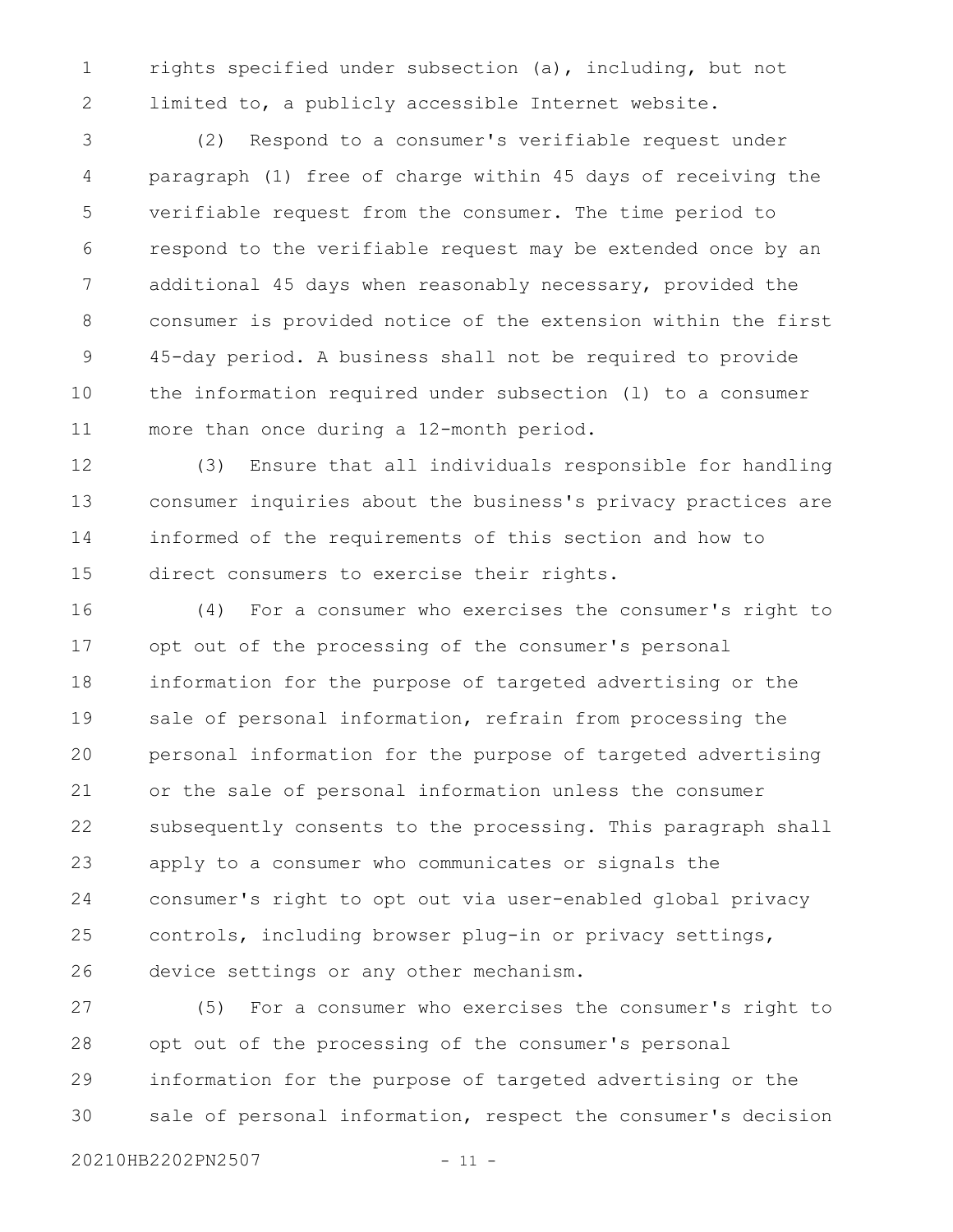to opt out for a period of no less than 12 months before requesting the consumer's consent to the processing. 1 2

(6) Use personal information collected from the consumer in relation to the consumer's verifiable request under paragraph (1) for the sole purpose of complying with the verifiable request. 3 4 5 6

(k) Obligations on business.-- 7

(1) The obligations imposed on a business or service provider under this section shall not restrict the ability of a business or service provider to: 8 9 10

11

(i) Comply with Federal, State or local laws.

(ii) Comply with a civil, criminal or regulatory inquiry, investigation, subpoena or summons by Federal, State or local authorities. 12 13 14

(iii) Cooperate with law enforcement agencies concerning conduct or activity that the business, service provider or third party reasonably and in good faith believes may violate Federal, State or local laws. 15 16 17 18

19

(iv) Exercise or defend legal claims.

(v) Collect, use, retain, sell or disclose consumer information that is deidentified. 20 21

(vi) Collect or sell a consumer's personal information if every aspect of that commercial conduct takes place wholly outside of this Commonwealth. For purposes of this section, commercial conduct takes place wholly outside of this Commonwealth if the business collected that information while the consumer was outside of this Commonwealth, no part of the sale of the consumer's personal information occurred in this Commonwealth and no personal information collected while 22 23 24 25 26 27 28 29 30

20210HB2202PN2507 - 12 -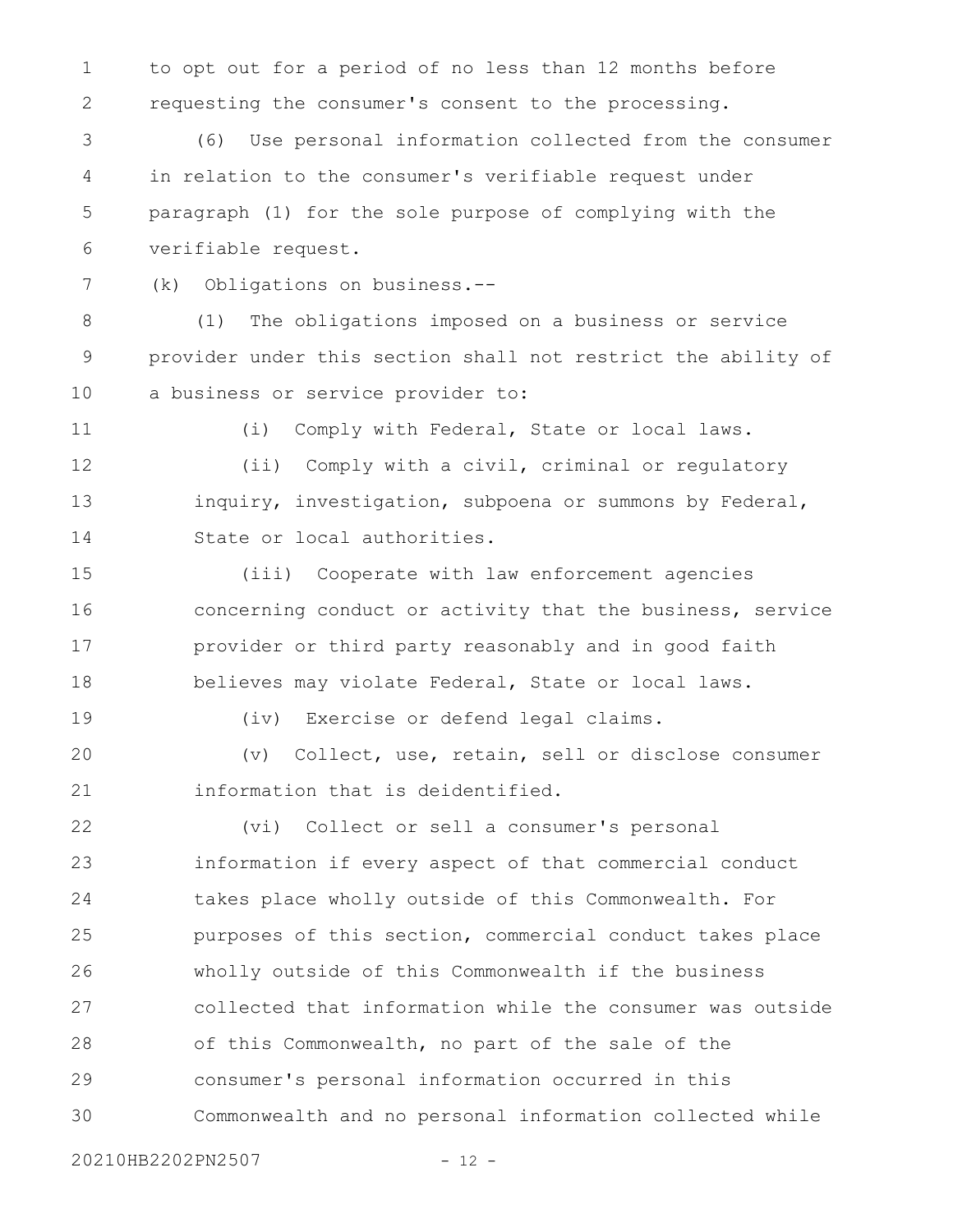the consumer was in this Commonwealth is sold. This subparagraph shall not permit a business to store, including on a device, personal information about a consumer when the consumer is in this Commonwealth and then collecting that personal information when the consumer and stored personal information is outside of this Commonwealth. 1 2 3 4 5 6 7

(vii) Provide a product or service specifically requested by a consumer, perform a contract to which the consumer is a party or take steps at the request of the consumer before entering into the contract or offer a voluntary bona fide loyalty or rewards program. 8 9 10 11 12

(viii) Take immediate steps to protect an interest that is essential for the life of the consumer or another individual if the processing cannot otherwise be authorized under this act. 13 14 15 16

(ix) Prevent, detect, protect against or respond to a security incident, identity theft, fraud, harassment, a malicious or deceptive activity or an illegal activity to preserve the integrity or security of the system or to investigate, report or prosecute a person responsible for an activity specified under this subparagraph. 17 18 19 20 21 22

(x) Engage in public or peer-reviewed scientific, historical or statistical research in the public interest that adheres to applicable Federal and State laws and is approved, monitored and governed by an institutional review board, human subjects research ethics review board or a similar independent oversight entity, which determines all of the following: 23 24 25 26 27 28 29

30

(A) If the research is likely to provide

20210HB2202PN2507 - 13 -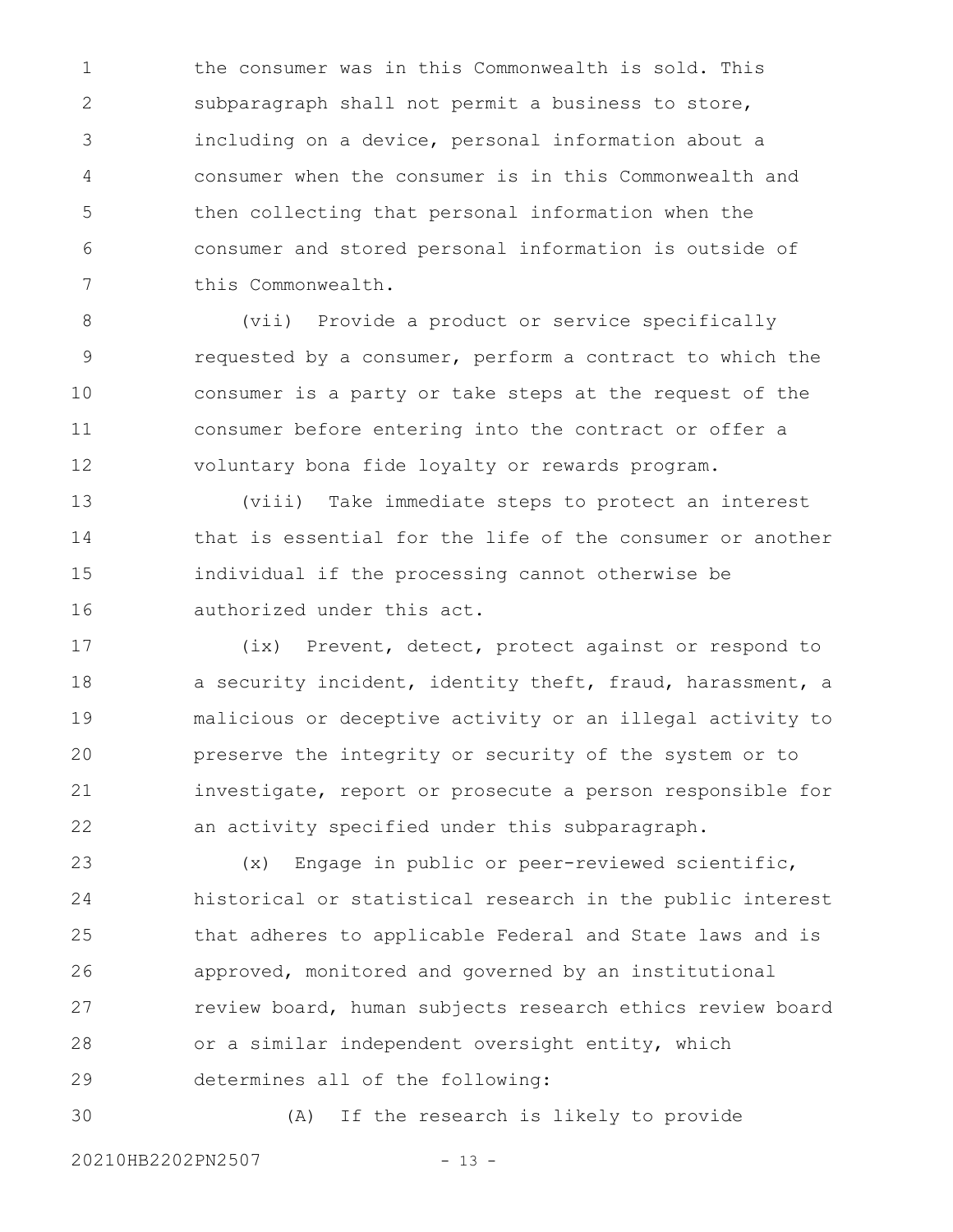substantial benefits that do not exclusively accrue to the controller. 1 2

(B) If the expected benefits of the research outweigh the privacy risks. 3 4

(C) If the controller has implemented reasonable safeguards to mitigate privacy risks associated with the research, including any risks associated with reidentification. 5 6 7 8

(2) The obligations imposed on a business or service provider under this section shall not restrict the ability of a business or service provider to collect, use or retain information for any of the following purposes: 9 10 11 12

(i) Conducting internal research to improve, repair or develop products, services or technology. 13 14

(ii) Performing internal operations that are reasonably aligned with the expectations of the consumer based on the consumer's existing relationship with the business. 15 16 17 18

(3) The obligations imposed on a business or service provider under this section shall not do any of the following: 19 20 21

(i) Apply when compliance by the business or service provider would violate an evidentiary privilege provided under the laws of this Commonwealth. 22 23 24

(ii) Prevent a business or service provider from providing personal information concerning a consumer to an individual covered by an evidentiary privilege provided under the laws of this Commonwealth as part of a privileged communication. 25 26 27 28 29

(iii) Adversely affect the rights of an individual 20210HB2202PN2507 - 14 -30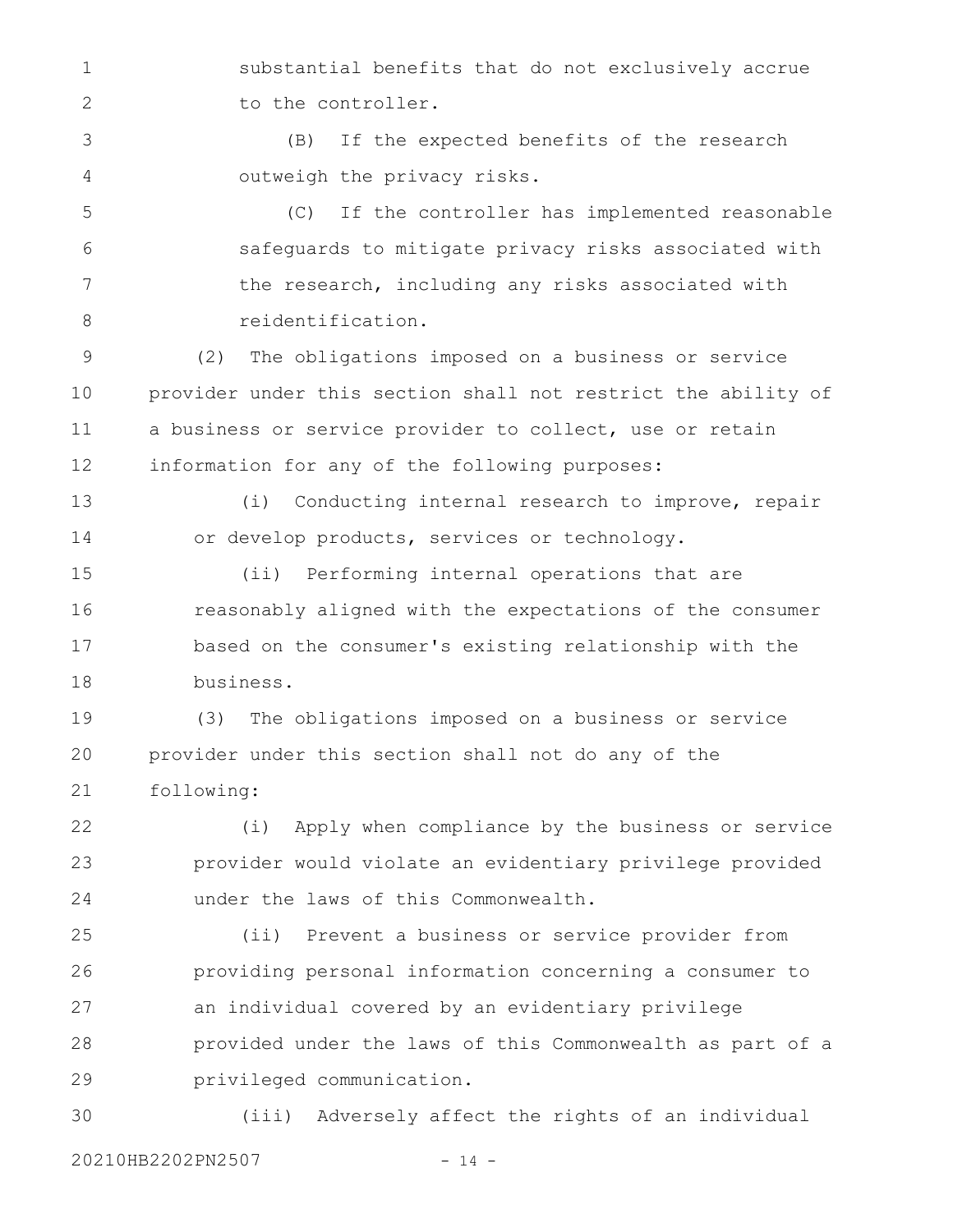provided under the United States Constitution or the Constitution of Pennsylvania. 1 2

(iv) Apply to the processing of personal information by an individual in the course of only a personal or household activity. 3 4 5

(4) If a business or service provider processes personal information in accordance with this subsection, the business or service provider shall have the burden of demonstrating that the processing meets the requirements under this subsection. 6 7 8 9 10

(5) Personal information that is processed by a business or service provider under this act may not be processed for any purpose other than a purpose authorized under this subsection. 11 12 13 14

(6) Personal information that is processed by a business or service provider under this act may be processed only to the extent that the processing: 15 16 17

(i) is necessary, reasonable and proportionate for a purpose authorized under this subsection; 18 19

(ii) is adequate, relevant and limited to a purpose authorized under this subsection; and 20 21

(iii) to the extent possible, adheres to reasonable administrative, technical and physical measures to protect the confidentiality, integrity and accessibility of the personal information and to reduce reasonably foreseeable risks of harm to the consumer. 22 23 24 25 26

(l) Duties of businesses and service providers.-- 27

(1) A business or service provider shall meet the obligations imposed under this act. 28 29

(2) A service provider shall adhere to the instructions 20210HB2202PN2507 - 15 -30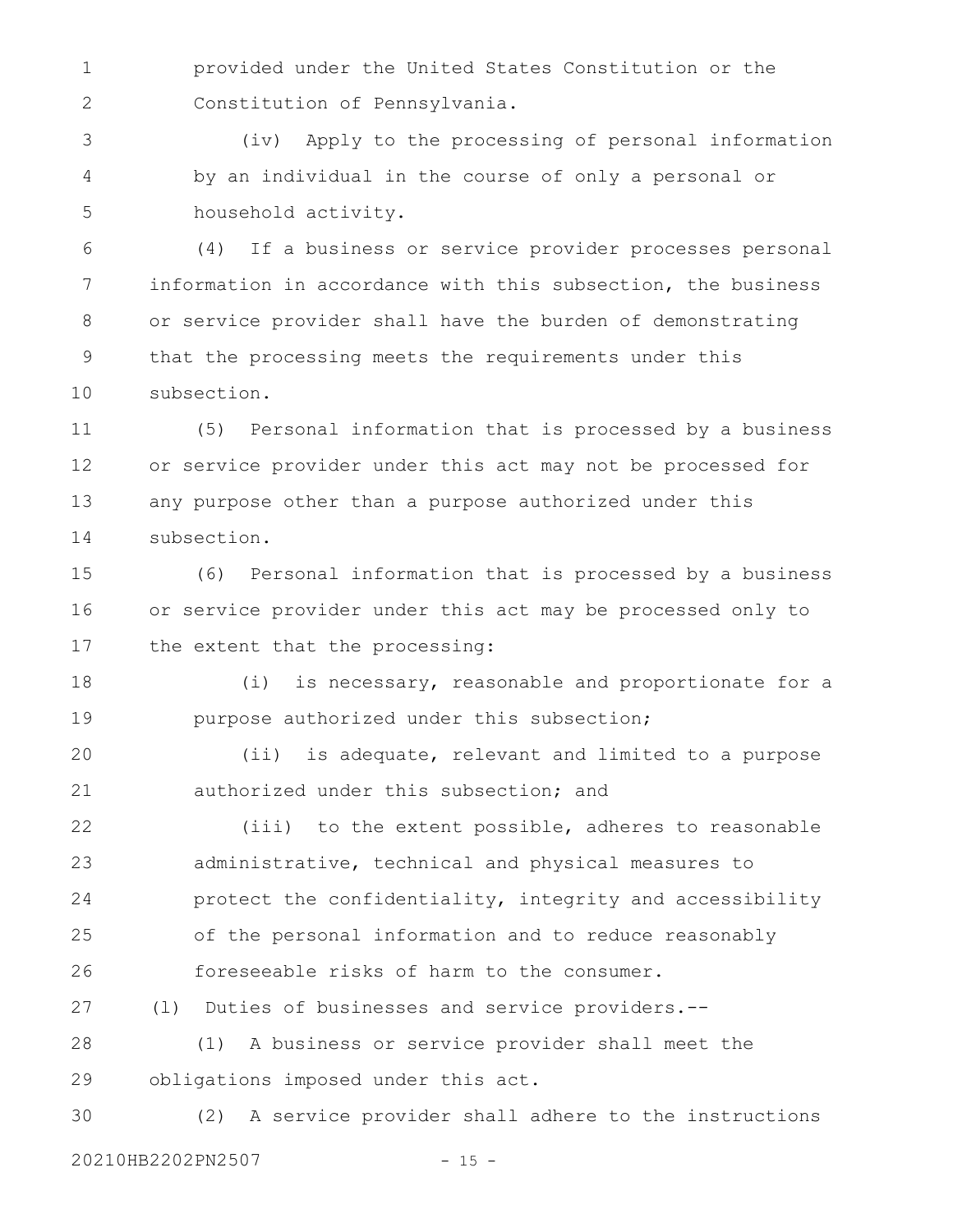of a business and assist the business to meet the business's obligations under this act. Based on the nature of the processing and the information available to the service provider, the service provider shall assist the business by engaging in all of the following: 1 2 3 4 5

(i) To the extent possible, taking appropriate technical and organizational measures to satisfy the business's obligation to respond to a consumer request to exercise the consumer's rights under subsection (a). 6 7 8 9

(ii) Assisting the business in meeting the business's obligations regarding the security of processing personal information and notice of a breach of the security of the system in accordance with the act of December 22, 2005 (P.L.474, No.94), known as the Breach of Personal Information Notification Act. 10 11 12 13 14 15

(3) Notwithstanding the instructions of a business, a service provider shall have the following duties: 16 17

(i) Ensuring each person processing personal information is subject to a duty of confidentiality with respect to the information. 18 19 20

(ii) Engaging a subcontractor, after providing the business with an opportunity to object in accordance with a written contract under paragraph (5), that requires the subcontractor to meet the obligations of the service provider regarding the personal information. 21 22 23 24 25

(4) Based on the context of the processing, a business and a service provider shall implement appropriate technical and organizational measures to ensure a level of security appropriate to the risk and clearly allocate the duties to implement the measures. 26 27 28 29 30

20210HB2202PN2507 - 16 -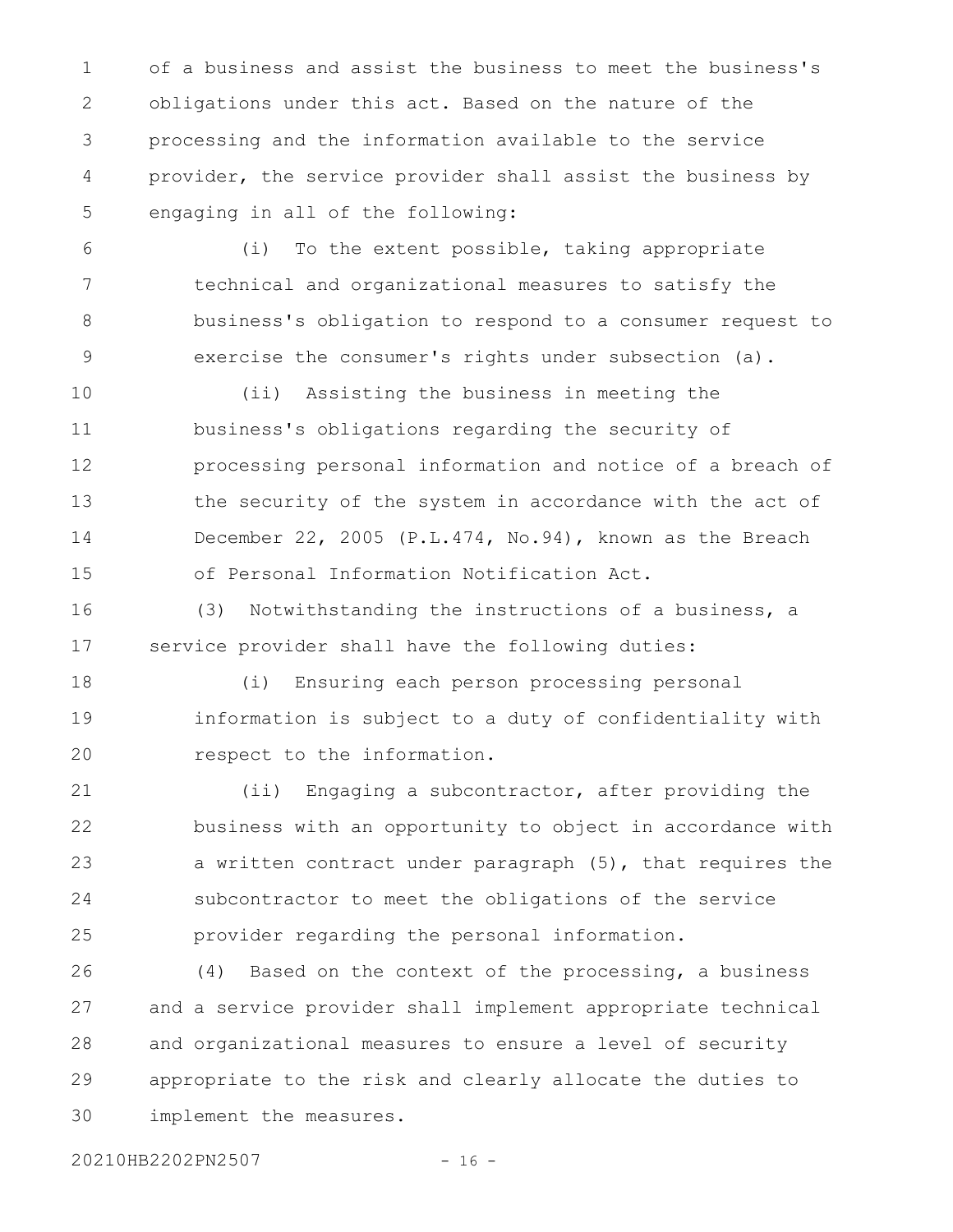(5) The processing by a service provider shall be governed by a binding written contract between the business and the service provider that provides for all of the following provisions: 1 2 3 4

(i) The processing instructions for the service, including the nature and purpose of the processing. 5 6

(ii) The type of personal information subject to the processing and the duration of the processing. 7 8

(iii) The requirements imposed under this paragraph and paragraphs (3) and (4). 9 10

(iv) At the request of the business, the service provider shall delete or return the personal information to the business at the end of the provision of services, unless retention of the personal information is required by the laws of this Commonwealth. 11 12 13 14 15

(v) The service provider shall make available to the business all information necessary to demonstrate compliance with the obligations under this act. 16 17 18

(vi) Except as provided under subparagraph (vii), the service provider shall allow for and contribute to reasonable audits and inspections by the business or the business's designated auditor. 19 20 21 22

(vii) In lieu of complying with subparagraph (vi), the service provider may, with the business's consent, arrange for a qualified and independent auditor to conduct, at least annually and at the service provider's expense, an audit of the service provider's policies and technical and organizational measures in support of the obligations under this act. An auditor shall use an appropriate and accepted control standard or framework 23 24 25 26 27 28 29 30

20210HB2202PN2507 - 17 -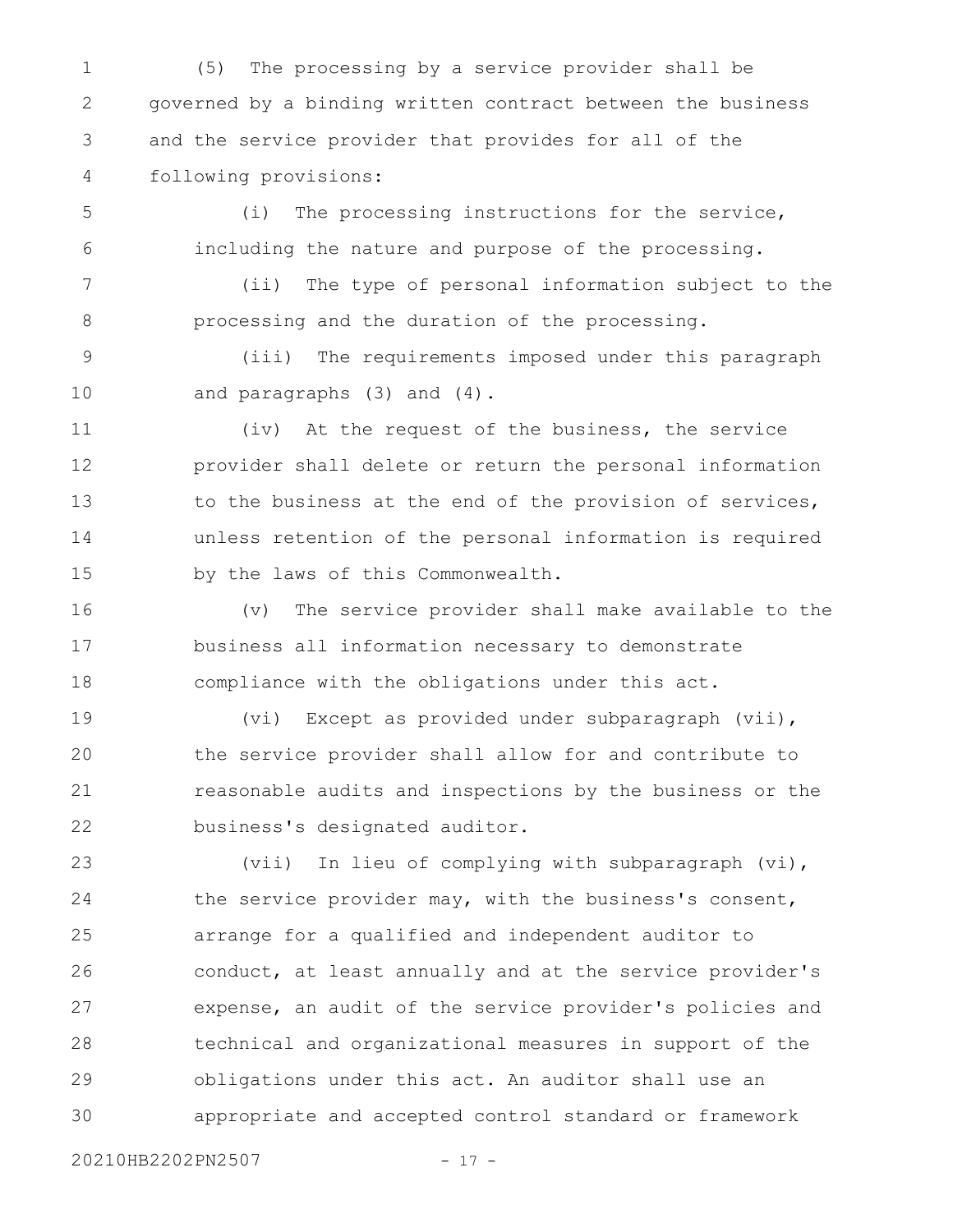and audit procedure for an audit under this subparagraph. Upon request by the business, the service provider shall provide a report of an audit under this subparagraph to the business. 1 2 3 4

(viii) The contract may not relieve the business or service provider from the liabilities imposed on the business or service provider regarding processing under this act. 5 6 7 8

(ix) The determination whether a person is acting as the business or service provider regarding processing is a fact-based determination that depends on the context in which personal information is processed. A person who is not limited in the processing of personal information, in accordance with the business's instructions, or who fails to adhere to the business's instructions, shall be considered a business regarding the processing of the personal information. A service provider that continues to adhere to the business's instructions regarding the processing of personal information shall remain the service provider. If a service provider determines, by itself or collaboration with another person, the purpose and means of the processing of personal information, the service provider shall be considered a business regarding the processing. 9 10 11 12 13 14 15 16 17 18 19 20 21 22 23 24

(6) A business or service provider that discloses personal information to another business or service provider in compliance with this act shall not be in violation of this act if all of the following apply: 25 26 27 28

(i) The recipient processes the personal information in violation of this act. 29 30

20210HB2202PN2507 - 18 -